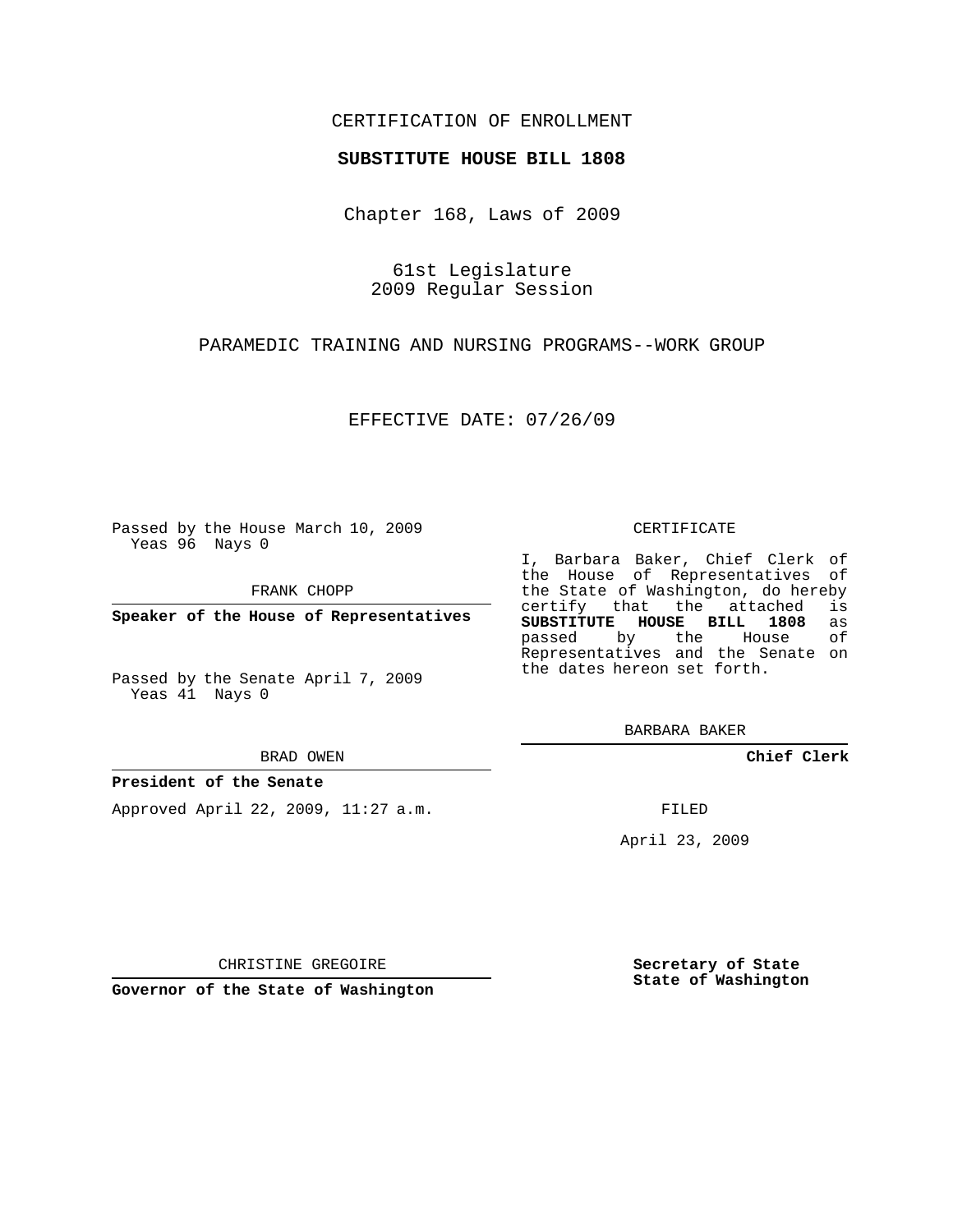# **SUBSTITUTE HOUSE BILL 1808** \_\_\_\_\_\_\_\_\_\_\_\_\_\_\_\_\_\_\_\_\_\_\_\_\_\_\_\_\_\_\_\_\_\_\_\_\_\_\_\_\_\_\_\_\_

\_\_\_\_\_\_\_\_\_\_\_\_\_\_\_\_\_\_\_\_\_\_\_\_\_\_\_\_\_\_\_\_\_\_\_\_\_\_\_\_\_\_\_\_\_

Passed Legislature - 2009 Regular Session

# **State of Washington 61st Legislature 2009 Regular Session**

**By** House Education Appropriations (originally sponsored by Representatives Hinkle, Morrell, Bailey, Green, and Kelley)

READ FIRST TIME 03/02/09.

 AN ACT Relating to an interdisciplinary work group with faculty from a paramedic training program and an associate degree in nursing program; creating a new section; and providing an expiration date.

BE IT ENACTED BY THE LEGISLATURE OF THE STATE OF WASHINGTON:

 NEW SECTION. **Sec. 1.** The state board for community and technical colleges shall create an interdisciplinary work group with faculty from a paramedic training program, faculty from an associate degree nursing program, faculty from a bachelor's degree nursing program, a representative of the Washington center for nursing, and a representative of the Washington state nursing association. The work group shall review the training and curriculum of the programs to establish a set of recognized course equivalencies or skill competencies between the programs. The work group shall report its findings and any recommendations to the board by July 1, 2010. The board may use the findings and recommendations as the basis for any proposals for statewide policies regarding articulation between paramedic training programs and nursing programs. This section expires